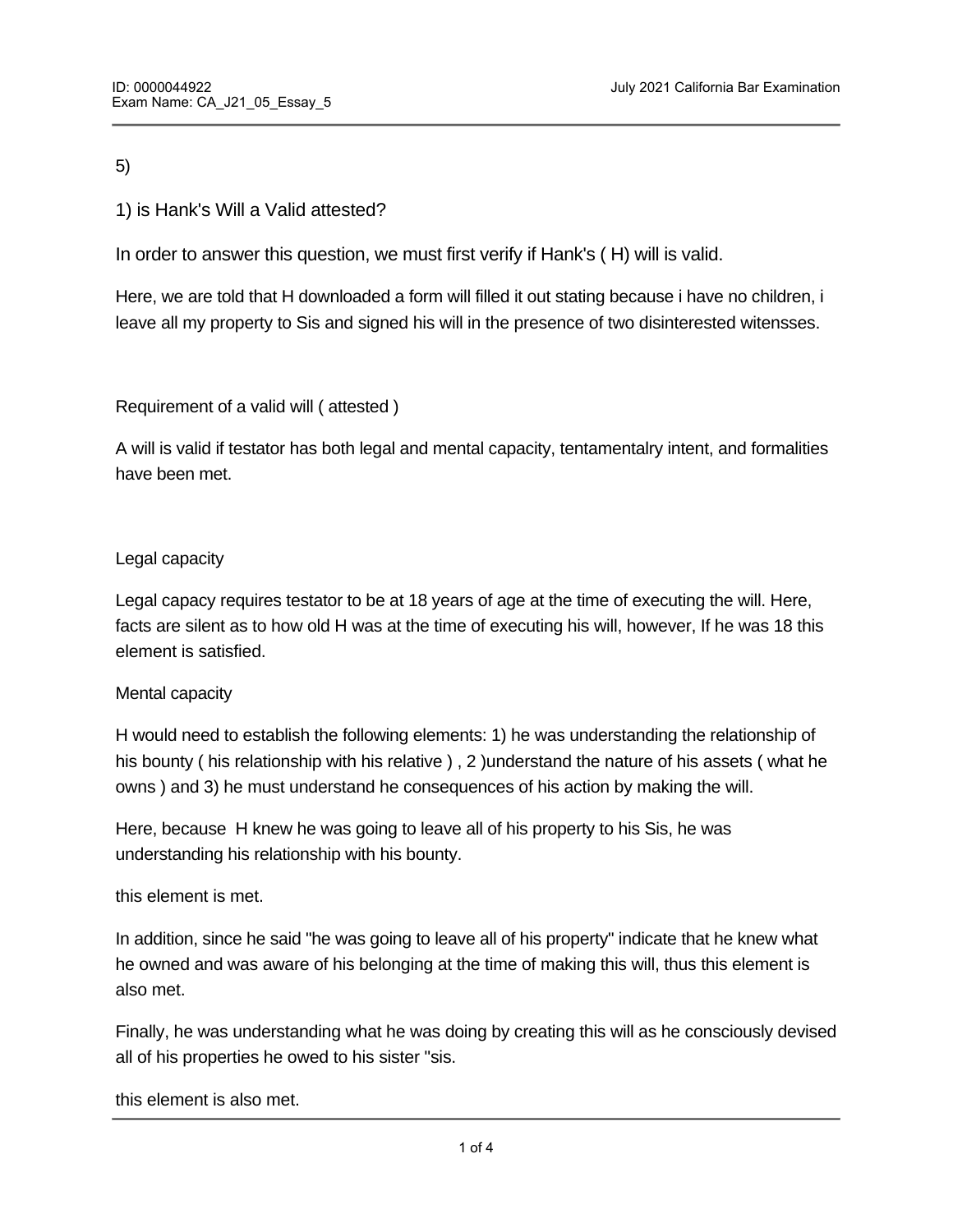this element is also met.

H had both legal and mental capacity.

### Testamentary intent

testamentary intent is established by showing testator has prepared important legal document, such as " a form will " in our case or appointing an executor to execute his will when testator dies. Here, this element is met becasue H actually downloaded a form will and filled it out and moreover he signed his will in the presence of two disinterested witness. These action are sufficent to show that H had a testamenary intent at the time of making his will.

Thus, this element is also met.

## Formalities.

Here, since this is a attested will, under CA law, two disinterested witnesses must be present at time testator is signing his will. Moreover, two witness sign the will.

Here, however we are told that in state X which the will was signed , H required to have 3 witness, instead of 2 and H did not know that nor there is any information as two if these two witnesses also signed the will.

The fact that H's will was missing a witness does not in itself make the will invalid becasue H has liekly met all of the requirements under the California. Furthermore, there is no indication was the will was conditional or sham ( which would render the will invalid ), nor there is any indication that H was under undue influence or had any mental problem to render his mental capacilty in making this will.

Its likely that becasue all of the elements are met and since the will is contested in CA, lack of the 3rd witness does not create any issues for its validity of the will. However, the court determines otherwise, then H's will will be invalid, but its not likely.

2 what right if any do Sis, Wendy, Daughter and Son have in H's estate

Californai is a community property state. Earning of either spouse during the course of marriage is considered community property. On the other hand, inheritance, and gifts and devise aquired by a spouse is considered an SEPARATE PROPERTY ASSEST OF THE acquiring spouse.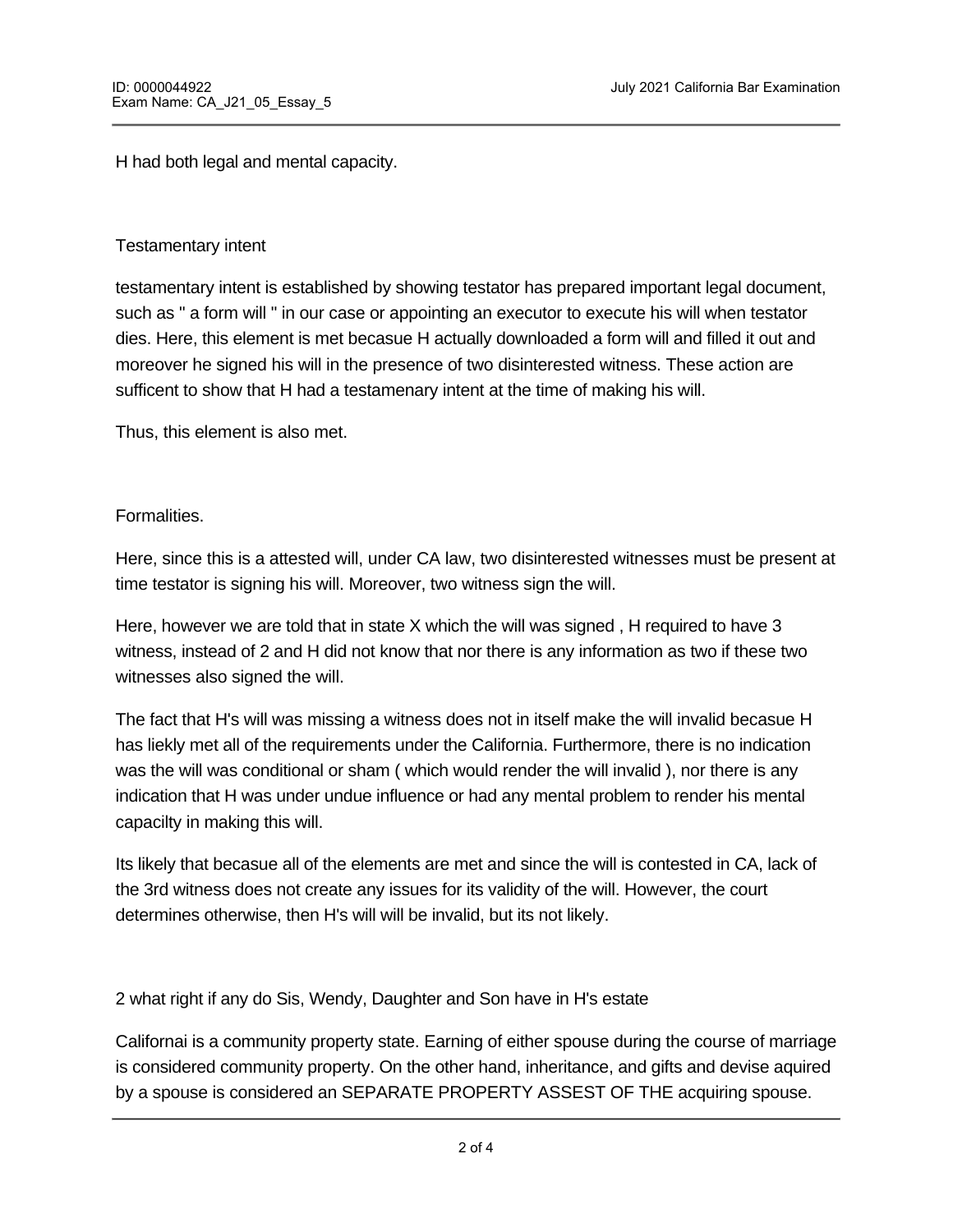Sis's rights with regards to his properties

We are told that state X where the will was excuted is not a community property state. In this case state X is treated as quasi community. (QC).

The When spouses are owning QC properties and are going to come to a community property state, like in our case, CA, QC properties are treated as SEPARATE properties of the acquiring spouse and at the time of divorce or death they will be treated as COMMUNITY PROPERTY ASSESTS.

## LAND

Here, in 2021 H an Wendy ( W ) moved to California and that H died. In this case, since H's properties in state X are considered QC ( since they move to CA ) at the time of H's death, his properties will be treated at community property.

We are told H had inherited the land form his mother and that he titled in his name alone. Due to the fact the land was titled in his name only and that at no time W's name was added, the court will likely hold that the character of H's land did not change, thus is remained as H's separate property.

Moreover, there is no info that shows H and W ever transmuted between themselve ( by a prenaptual agreement for example ) in order to try to change the character of the land.

Thus, is court find the H's will valid the land would go to sis per H's will and no one else would get an interest in it as it remained H's separate property the whole time during the course of marriage.

Wendy's interest with respent to bank account

As discussed supra H's bank account eventhough it was in his own name, would be treated as a QC property and at the time of H's dealth would gain its community property character.

Under CA rule if a spouse passes away and leave more than one issue ( in this case Daughter and Son ) the survival spouse would get 1/3 of separate property assets and 1/2 of remaining community property